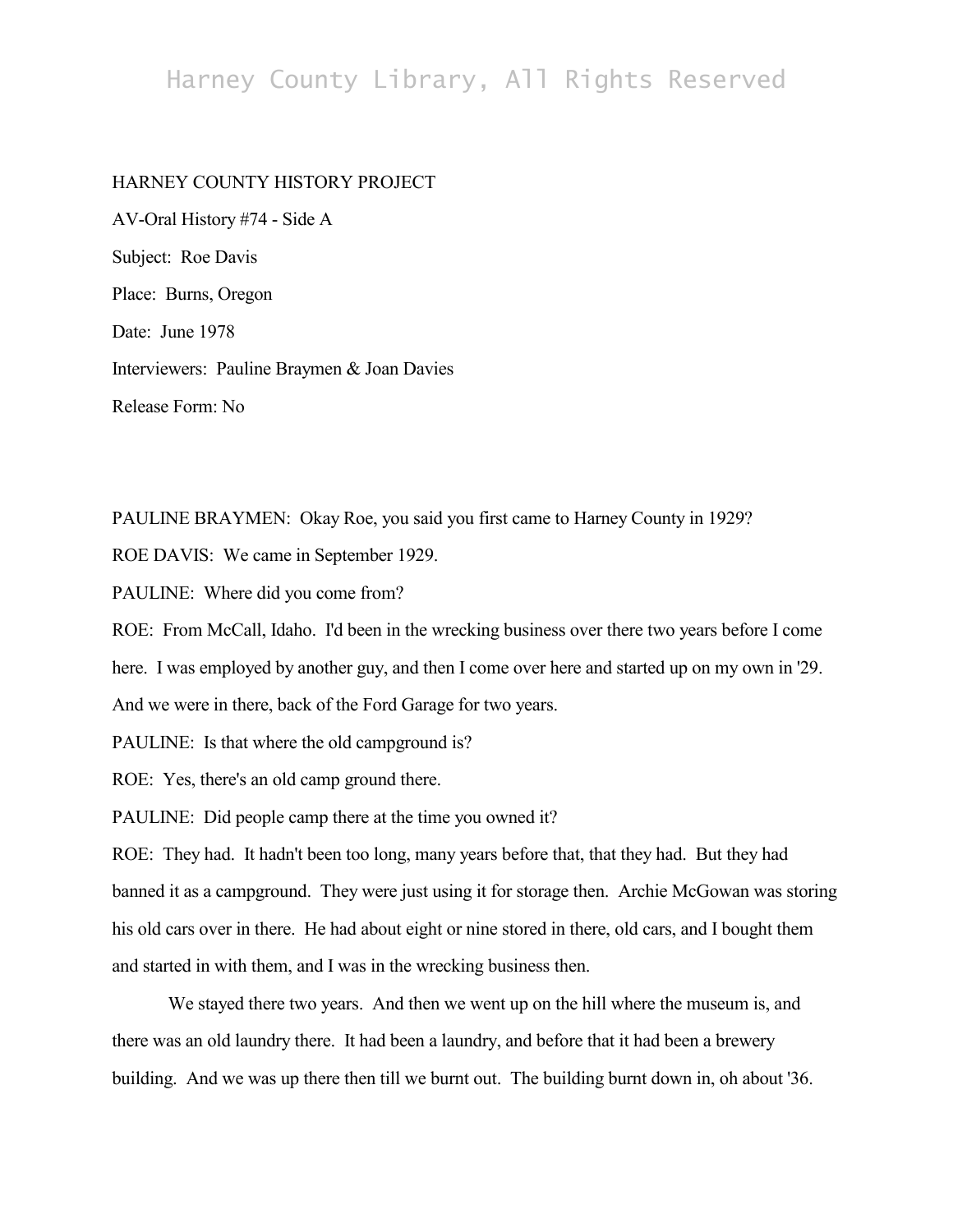No, it was a little later than that; it was about '38 or '39. '38, '37 we burnt out, that's when we burnt out, '37. And then a couple of years later then we moved out there where the high school is now, you know, we had a wrecking yard there.

And at the same time I was getting into this flying. I'd learned to fly and had a couple of airplanes, so we built that little airport there then. And then we had a little airport there on that back property there.

And then the war came along then in '42, so we went into more training, pilot training over there in Bend, a school, training pilots. And I did quite a lot of flying over there, although I didn't instruct in the flying. I had charge of airplanes in my tent; I supervised that.

PAULINE: Who taught you to fly?

ROE: Oh, most of it, a little of it by a fellow by the name of Ken Wallen. He'd flow a little bit, he didn't have no kind of license, but he'd flown probably 50 hours, I imagine. So, he learned me how to get up and down, and so I went from there on, on my own. And then once in awhile somebody would come along that had, you know, a little more experience, and I'd get some training, anytime I could. And then in the meanwhile I was getting enough flying time and working on these airplanes. So when the war come along, I had that knowledge of aircraft work, and so that's what I did.

PAULINE: What kind of plane did you fly at first?

ROE: At first, my plane was an OX Eagle Rock, 1927 model bi-plane.

PAULINE: An OX Eagle Rock?

ROE: Yeah. It was called an Eagle Rock, because it was powered by an OX motor. A watercooled motor ... but it was a 1927 model bi-plane. It was an old plane that I just bought and rebuilt, it was torn down, it had never been wrecked, but it was dismantled and over there in a storage in Boise when I bought it. And I hauled it over here on a truck, and then built it up, and then learned to fly.

JOAN DAVIES: How did you happen to choose flying?

ROE: How did I happen to get in it?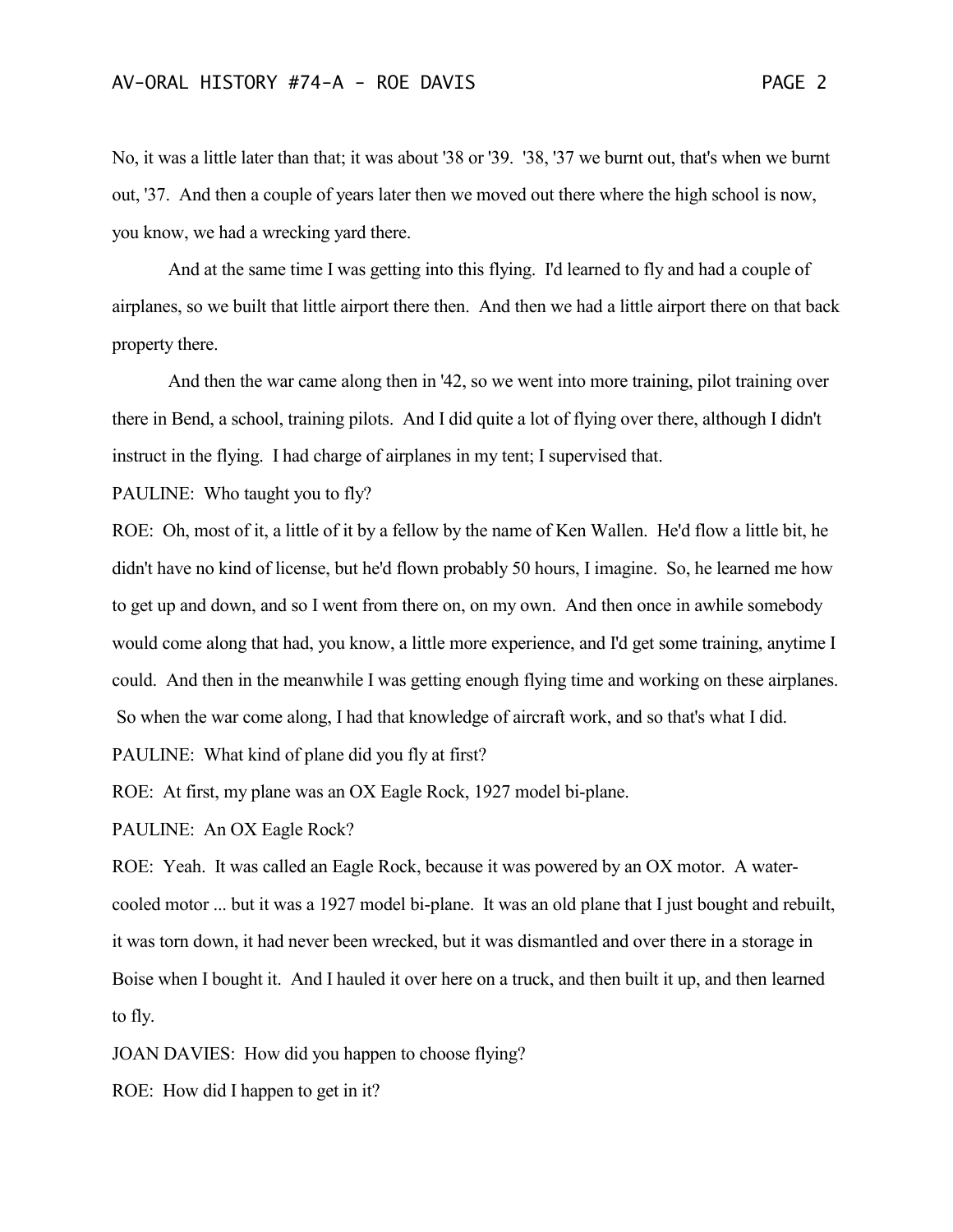## JOAN: Yeah.

ROE: Oh, I just liked it, and I had never had the opportunity, and the opportunity come along. Well, me and Oscar both got interested about the same time. He was trying to do a little flying over in Idaho, my brother. And then they had this old airplane over there we found out about, and so I got hold of the owner and I traded him a little old Austin I had, and \$50 for the airplane. So we rebuilt it, and me and Oscar both learned to fly in it, and Daryl Eggleston flew it a lot, you know. He was already flying when I started, and he helped me some too. But he was just learning then too. But he helped me quite a bit, and I learned to fly.

We flew the old Eagle Rock until we got something better, and then when the war come along why they wanted some of those old planes for school class. So we sold it to the College of Idaho to use for a class. They just took it in the building and tore it down. They just used it all for classroom study. I still got the old motor. Later, I'd put another engine in it. But I do have the original motor that was in it.

From there, when we got back then from the Service over there at the school in Bend, when it closed, why I run the airport a couple of years. Just flying all together, chasing, running coyotes, and killing coyotes, and chasing wild horses, and one thing and another. We moved out here then in '64. We moved out, you know, out there where we was out of town.

I eventually sold all my airplanes and finally quit flying, just kinda got away from it. I don't fly anymore.

PAULINE: Well, in addition to the wrecking business, and old cars, you've had an interest in these instruments too. Would you tell a little bit about how you got interested in guitars and banjoes? ROE: Well, this music thing has always been a hobby with me, and I've always liked it. I never had any when I was a kid. We couldn't buy them, you know, we was to poor. But then I had a mouth harp. So, as I worked along in the auto wrecking, most the time somebody would come along and want to trade me an old guitar, an old mandolin, and I'd bought me a mandolin. And I just kept going from there and used it as a hobby, and adding to it. And finally then after World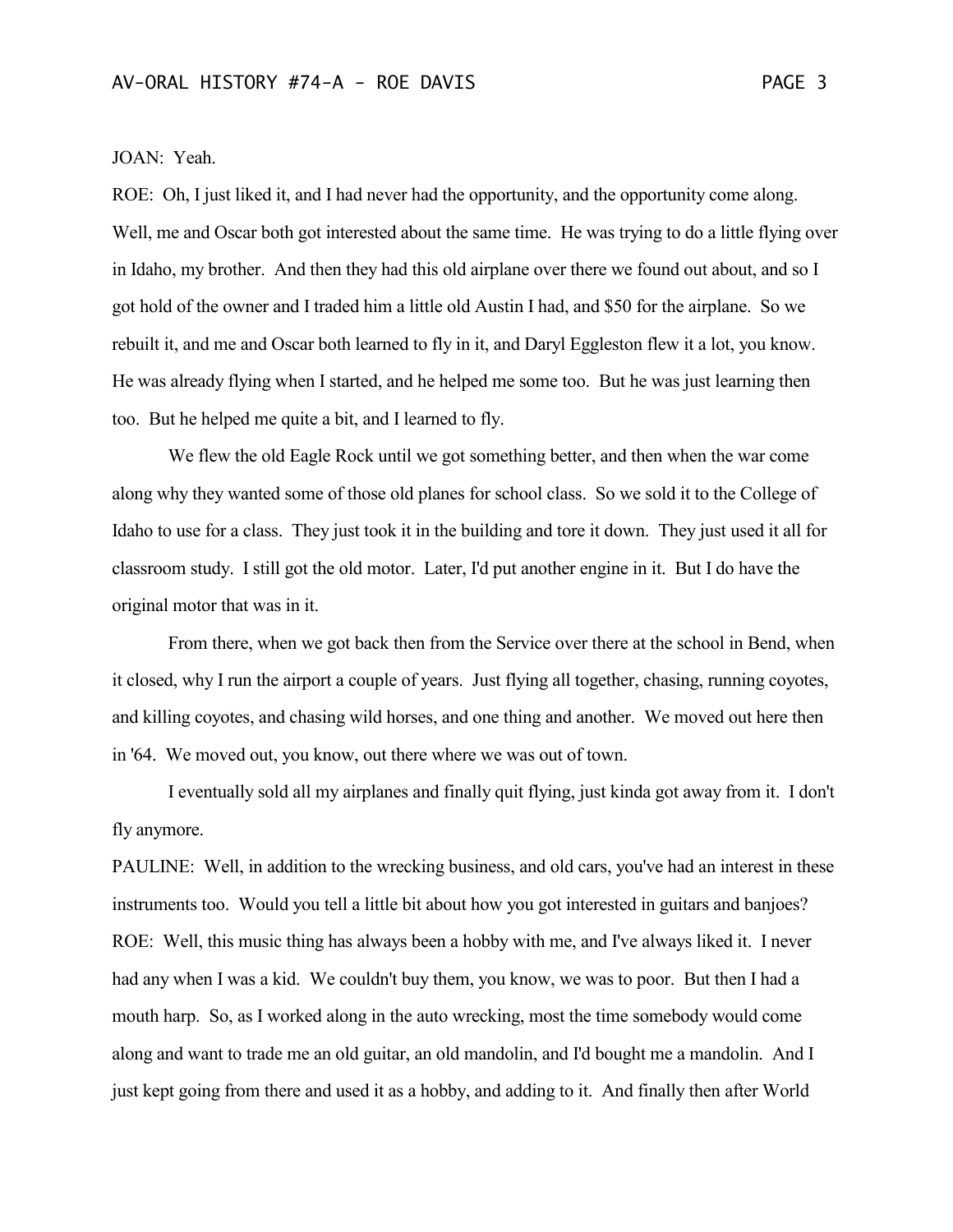War II, why the string instruments started coming back, you know. For a long time there they just kinda went to records and stuff, people kinda didn't go for much self-amusement, you know, like self-entertainment. It started coming back then after World War II. So I got fixed up with a music outfit where I could buy parts and instruments, and since then I've repaired them, and sold some new ones, and kept strings. And encouraged and did all I could, you know, and tried to help promote some of them in playing instruments, and we still do.

Got around till we had a little shop there, out there, at home, you know, out at the place. So, when I decided to come into town, why I had this little place here, so Mildred and Fred they built this place here for my music. Those take up my time now, when I want to fool with it. I repair them a little bit, and play them, enjoy it.

PAULINE: Okay, see your wife is Eleanor, and your daughters are Lola Gibbon.

ROE: Lola was just about, let's see, she was born in May, she was four months old when we come to Burns. And Mildred was born here.

PAULINE: That's Mildred Fine?

ROE: We raised our family here. Lived most of our life here. It's been home, you know, its home. Of course, we didn't have much when we come here, and we ain't got too much yet, but its been good to us. It's been real good to us, the wrecking business, and the business we've been in, and the people have been awful good to us.

PAULINE: Did you have any experiences when you were chasing wild horses with your airplane, did you ever have any bad experiences or any funny experiences?

ROE: Well, I never did have any trouble chasing wild horses. I've had a couple of forced landings at different times. One of them, one time the magneto quit in that old Eagle Rock, and I had to land it without any engine. Then another airplane I was flying, it was after I was in a car wreck there a few years back, and I had broken my leg, and I was flying this airplane and I gassed up in Boise and I couldn't get up there and look, and I always made a habit to always look at my own tanks, you see, I never trusted anybody to fill the gas tanks. But they said it was full. But I know it couldn't have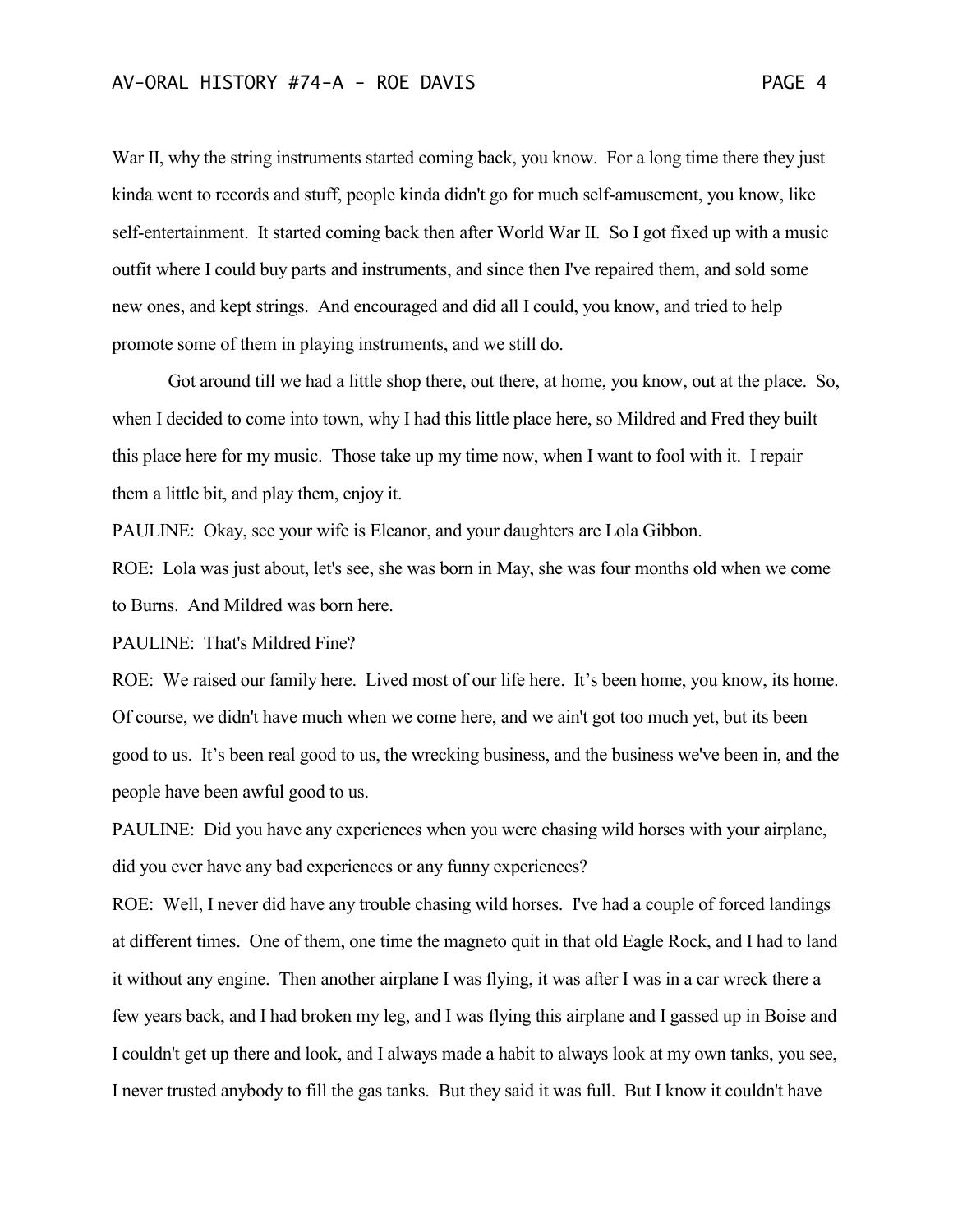been full, cause I run out of gas just --- well I was between the airport out there and Burns. I run out of gas there, and so I landed. Had altitude enough to land at the other airport.

PAULINE: Now when you talk about the airport, you're talking about the one that was at the Grange Hall?

ROE: Yes.

PAULINE: Well, across from the Grange Hall.

ROE: No, I mean the one over there, that they have now.

PAULINE: The same one that we have now?

ROE: Yeah. The one that used to be there at the Grange Hall, that's where we flew before World

War II. They built that other field during World War II. We always flew off of the old field before

that. But this time the Eagle Rock quit me; I was pretty close to that airport. I didn't get into the

field, but I got into a field right close to it. When an engine dies, why you got to do something.

PAULINE: It's come down or else.

ROE: You got to come down.

PAULINE: You don't have much choice, do you?

ROE: You got to go down whether you want to or not.

PAULINE: Yeah. And then you had an airstrip back here, back of the old wrecking yard out here by the high school?

ROE: No.

PAULINE: No. This is what I was confused about. It was there at the Grange Hall?

ROE: Yeah.

PAULINE: Okay.

ROE: No. Of course I had the little field there between Burns and Hines after I moved out there.

We were pretty fortunate all the time really, in this country in plane wrecks, local people never did have any major wrecks.

PAULINE: Well, Joanie, can you think of anything we didn't ask in here that we should?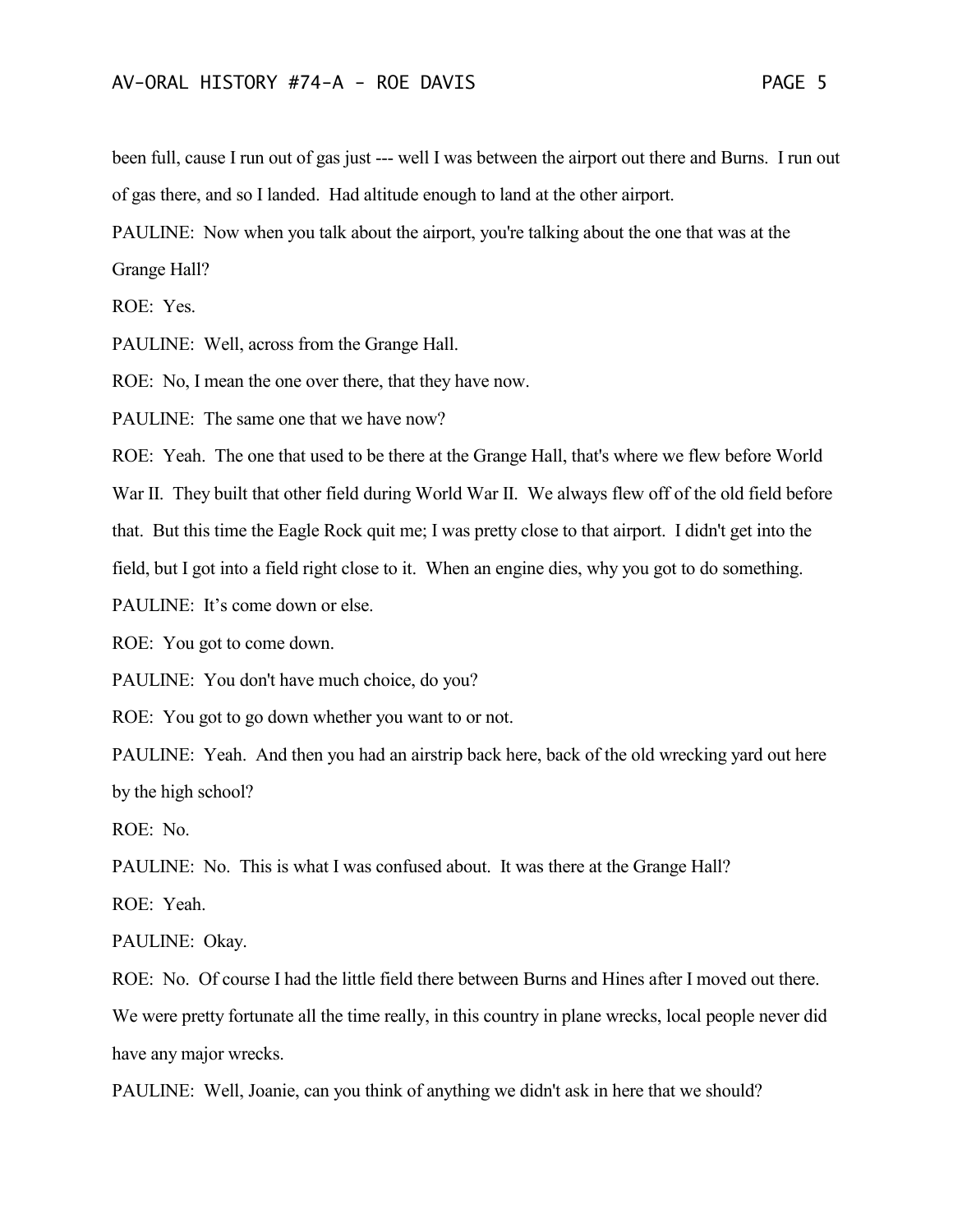JOAN: What about your wrecking business, did you ever, were there ever times when it bothered you when you had a bad wreck or something, and you thought, boy I'd better get out of this business?

ROE: Well, the time I was bringing one back from Boise, and I had that wreck and broke my leg, but otherwise we got along pretty good as far as no misfortune in the wrecking business. I can't think of anything else. It's kind of a fascinating thing. It ... you once in a while, that's why I really like to have my music. I could go down for an evening for an hour or two and relax on it, you know. It's quite relaxing to me, from the other work.

JOAN: I know people used to go out and look through your yard and find this part, and that part. Did you ever have any valuable items or something that somebody discovered, or any funny homemade car parts?

ROE: Well, I can't think of anything. There wasn't anything unusual about the wrecking yard there. I had lots of funny experiences, all right, but then it would take a whole book to write them.

One time I tried to sell this Indian a car. It was a pretty good old Ford, along about '36, you know. Well, he said, it was just fine; he'd take it all right. So, he wanted to go get his family and look at it. So, he went and got his family and brought them back, and they looked at it, but they'd brought Grandma along. And old Grandma she looked at it, and I could see she was pretty put out of it, as she kept frowning and shaking her head. She talked Indian and I couldn't understand it. Finally the guy come back to me and he said, "Well, I guess we can't take it," he said, "Grandma don't want it, she don't like them muzzle loaders." It was a two door, you know, and you had to get in from the front. Grandma she don't want no muzzleloader. Oh, they're funny, you know, she called them muzzleloaders, because you get in from the front, you know. And Grandma didn't want no muzzleloaders, so they didn't buy the car.

PAULINE: Well, I know the pickup that Allan bought from you had a very unusual color name. The tag said "pukey brown" pickup on it. The pukey brown Chevy or whatever it was. Did you have some others; did you have your colors by similar colorful names?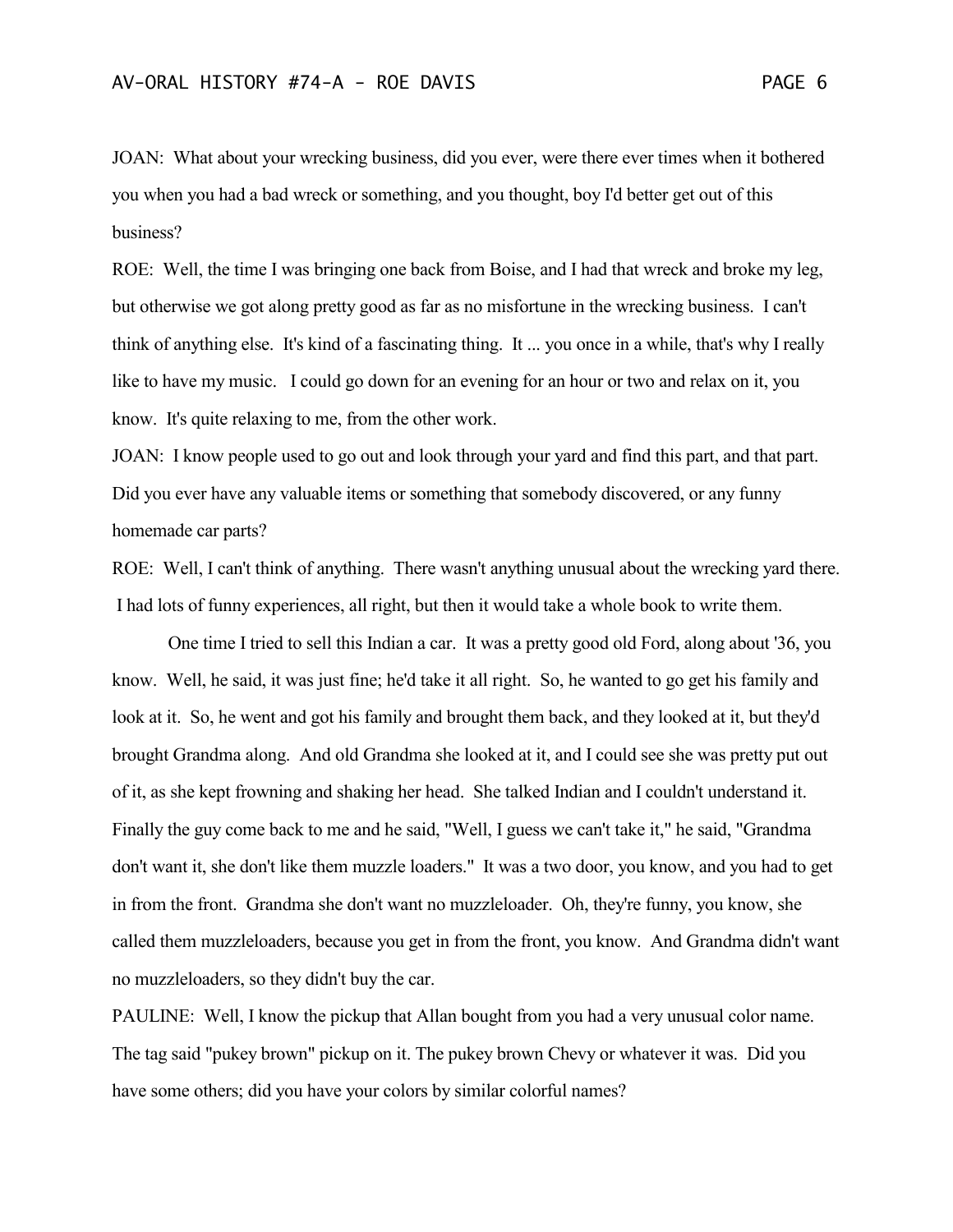ROE: No, that was the color of that. That was an Indian pickup though. An Indian had that out here, he hadn't repainted it, but it was kind of an Indian color.

PAULINE: It was pukey brown all right. Allan's still driving it too. The hired man didn't like the color of it, and he painted it green and white, but we still call it "pukey brown"!

ROE: That was kinda a sad color all right, wasn't it?

PAULINE: Would you play us a tune?

ROE: Huh?

PAULINE: Would you play us a tune?

ROE: Oh, yeah.

PAULINE: Would you?

ROE: I play most of the, I play quite a lot of these instruments, but the trouble is most of them don't sound very good by them-selves. I play this auto harp because it, I can play it alone, see, and I got, kinda got, oh your bass along with it. I got interested in playing, I kind of like play some ... I play these dulcimers.

PAULINE: Have you ever made a hammer dulcimer? Have you ever tried one of those? ROE: I've got one, but I, a long time getting the dope on, in order to get strings for it. And I finally got the strings, and since I got them I've never have had time to put them on it. But I'm gonna now, cause I've got time. I'll show it to you, before you leave.

PAULINE: Okay. Well, Karen and I discovered a new magazine too; it's called "Picking

Magazine". Have you seen that?

ROE: Yeah.

PAULINE: And it's got some music for dulcimers.

ROE: Oh yeah?

(Music, auto harp)

PAULINE: That's nice. That's all right.

ROE: I like them for --- instrument to play alone. Kind of like an accordion, you know. You can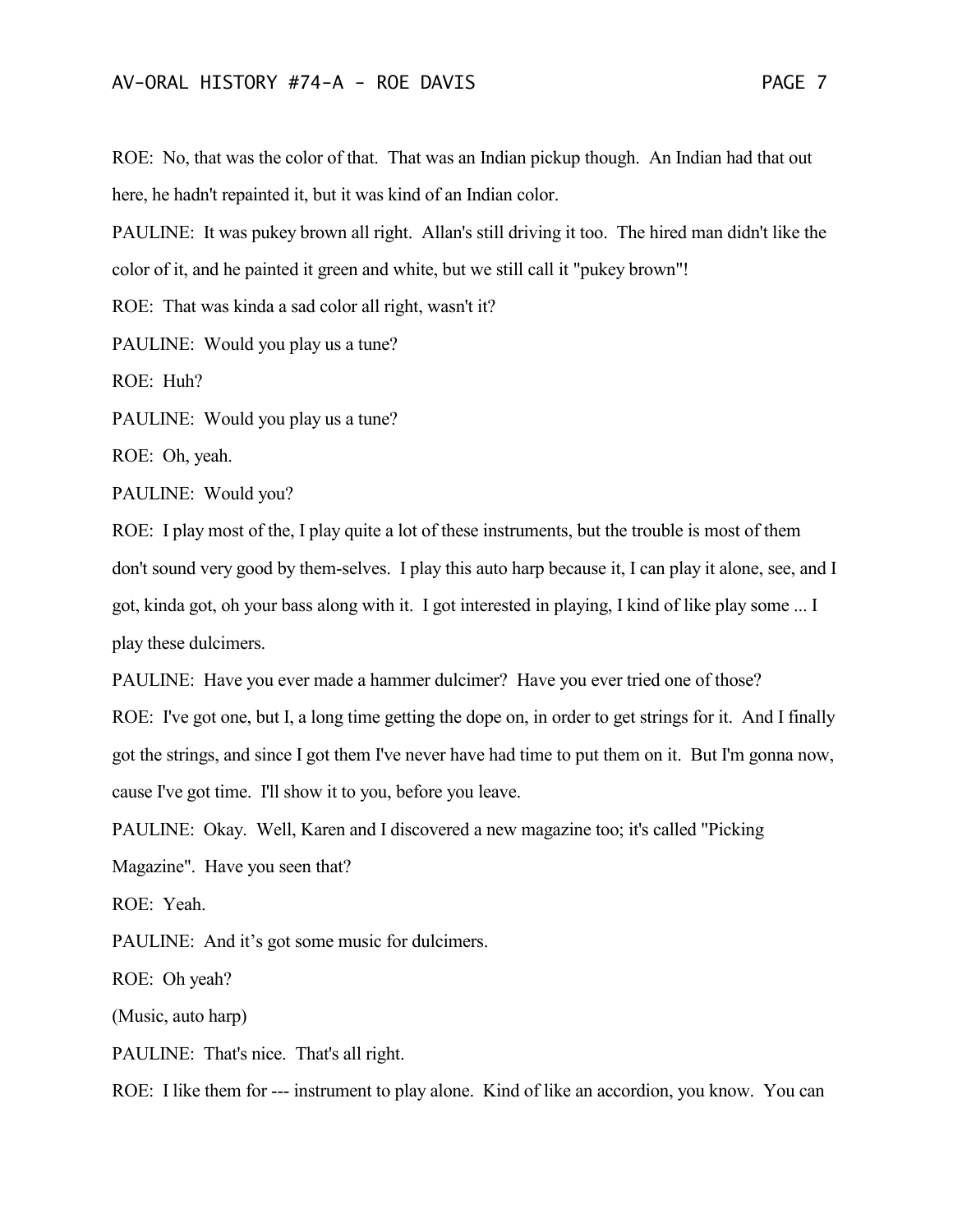play them with other instruments too, but ---

PAULINE: Well, I've never seen anyone play, the ones people that I've seen play, just mostly corded on them.

ROE: Yeah. They are nice to cord with, you can sing with them. It's pretty simple. I don't know, I've never, I've always played lead, and played so much by myself that I can't do much on this cord thing.

PAULINE: Yeah.

ROE: I can play cords with this.

PAULINE: That's really nice. Can you think of anything else Joanie that we can ask him?

ROE: Did you ever hear them dulcimers played? They're an old ---

PAULINE: Well, yes and no, I heard one. Karen and I went down to Mother's Weekend, they had a bluegrass group there playing in the quad, and they had a hammer dulcimer.

ROE: Oh, they had a hammer dulcimer?

PAULINE: And Karen and I became very intrigued with that.

JOANIE: What was this?

PAULINE: This is an auto harp.

ROE: Yeah, this is an auto harp. The difference in these, a German brought it to this country years ago, it's a real old instrument, although they still make them. But they never did get to be popular, but they use them in schools for just cords. But you see they have, when you press down on a button everything that is left in there is F, see? So it makes them easy to cord on.

It's a C cord, and the G cord, that's G cord. (Demonstrates) A lot of cords on --- But then when you play them, melody, there's not very many people play a melody. Then you pick out your strings that gives you your tune. Only thing this, these button does is it changes your key.

PAULINE: Your key?

ROE: Yeah, you can't play this with the buttons, you got to use your ... But after you play them awhile, I don't know why you pick out the right strings, I don't know, you just come natural.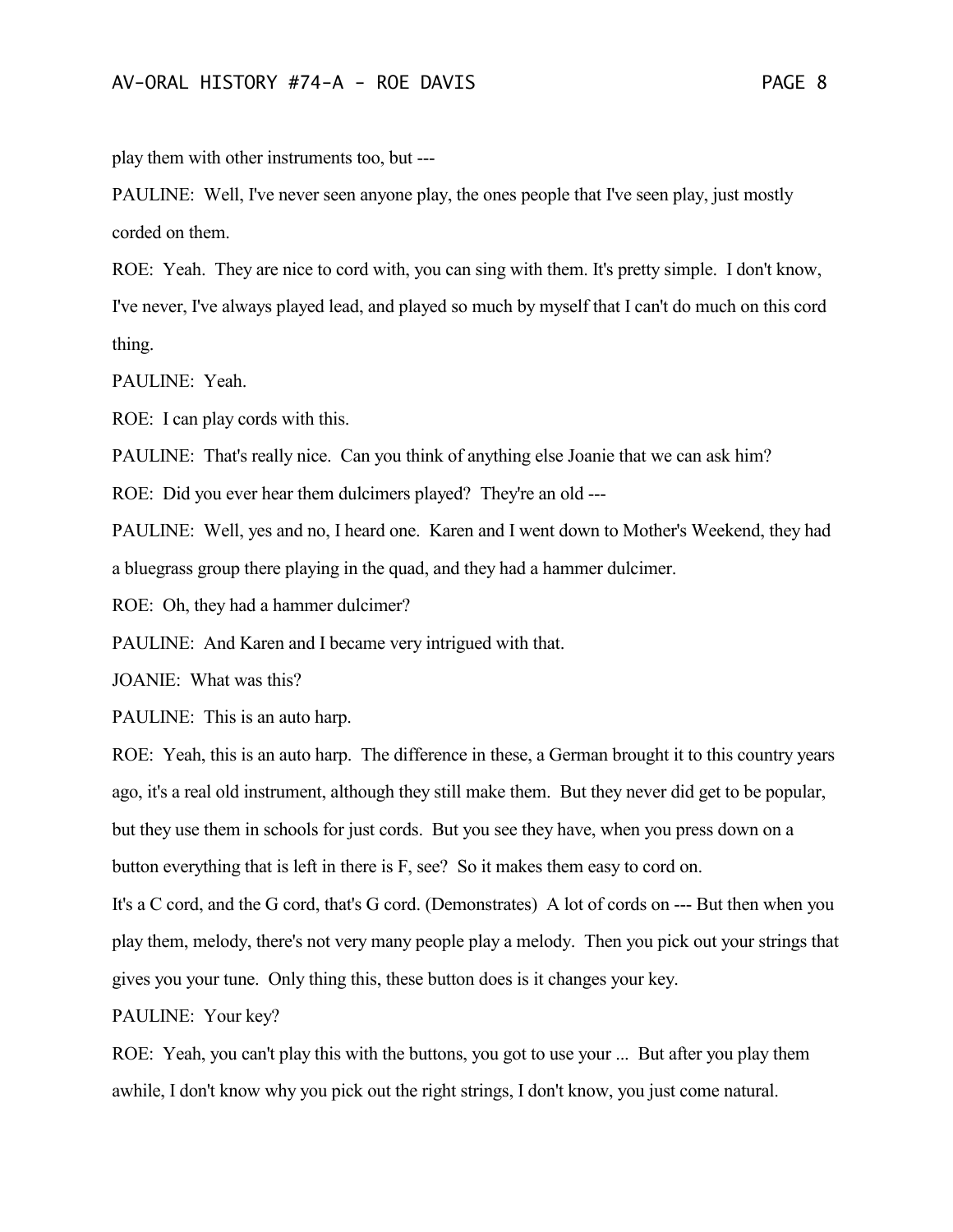## ... (Plays music)

But you see if you don't hook the right strings you still don't have a melody. But I've enjoyed playing it. I've fooled with it quite a lot.

Some people brought one in here to have it turned one time, and I never had fooled with one, but after I got through fooling with it why I decided I wanted one. I tuned it up for them; you tune it right at the piano. You see all your strings are the same as your piano. And you tune right to your piano. It's similar; it's like the big harp they play, only ---

PAULINE: On a smaller scale.

ROE: Yes.

PAULINE: May we see the dulcimer?

ROE: Yeah, sure. Here's the hammer dulcimer that you were talking about. Which I'm going to have playing one of these days.

PAULINE: Yeah.

ROE: But the strings that I had put on it are wrong. But I've got the right ones now. When I got it, it was kind of busted up. This is an original; it's a real old instrument. I bought it years ago over in Yakima. And it's...

And this is the dulcimer that they come out; they built them by hand years ago in the Appalachian Mountains more than anywhere else in this country. And there's a woman that played one when she was a kid. They just drilled them by hand, you know, and she kept the old one. And here about six, or eight, ten years ago she always kept it, and played a little on it. So, I see, I had to do some research on it, and revive it, and her uncle made some more of them. They made them by hand. And then she went, she was a schoolteacher, and she even went to Europe and researched on them. And I got a book on it. It's quite a history on it. And they give me three strings, and they started making them with four, but I still take the one string off, I play it with three strings.

She wrote a book on it. It's quite an interesting book. And then they built a few, and started to sell them. Now you can get them. Well, this one here was made in Korea. They build them all